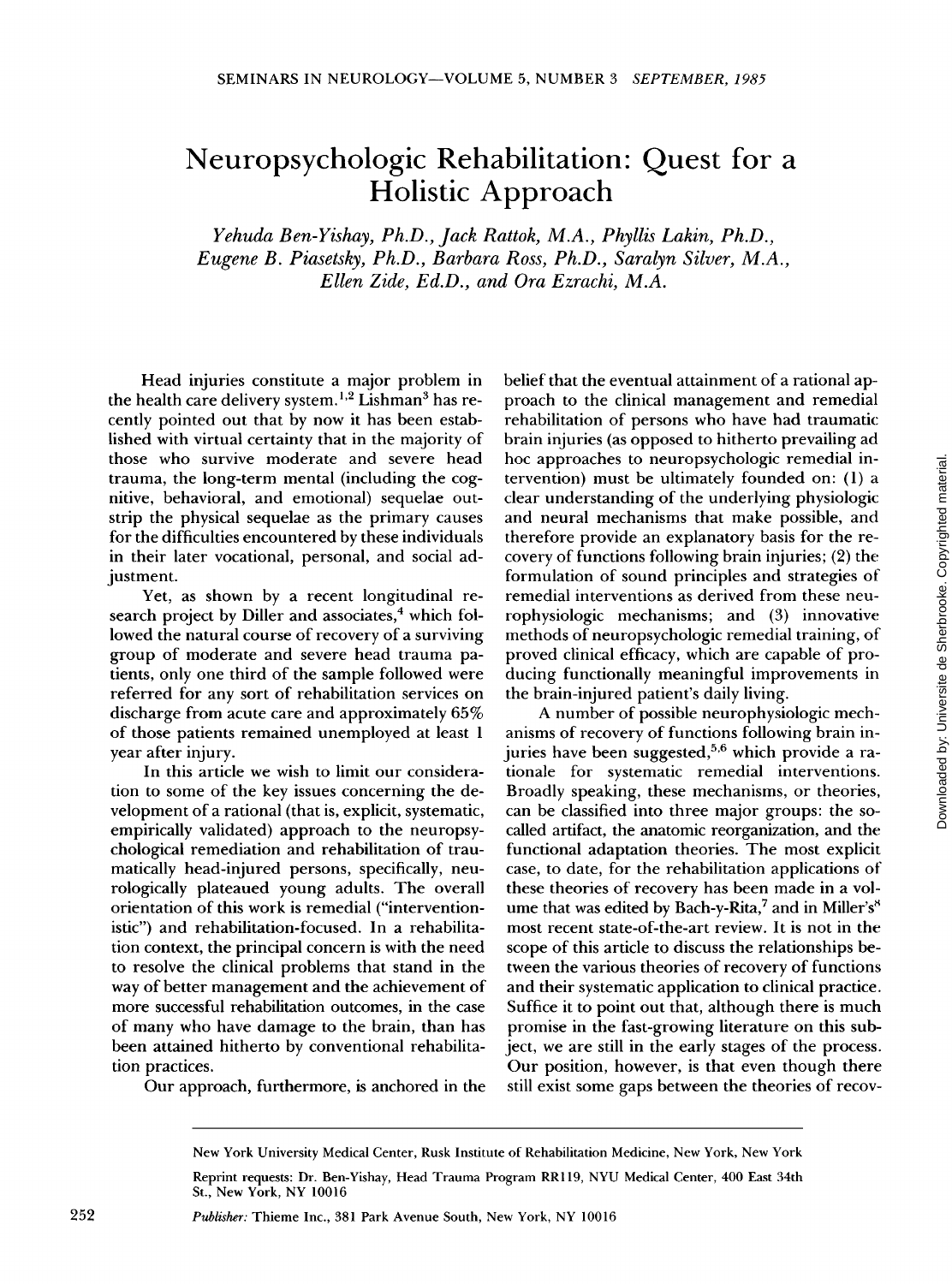ery and actual clinical remedial practices, it is desirable, for now, to pursue the efforts in developing innovative methods and techniques of remedial training, with the aim of enhancing the functional rehabilitation of the brain injured, leaving the comparative testing of their clinical efficacy and generalizability for later stages.

The pioneering contributions to the field of clinical neuropsychology of rehabilitation by the New York University, Rusk Institute of Rehabilitation Medicine group have been widely acknowledged by students of the field. $8-10$  In the early phases of their work, from 1964 until 1974, this group<sup>11-17</sup> concentrated on the systematic remediation of constructional praxis and on visuospatial disorders in stroke patients and on articulating a rehabilitationfocused model for remedial intervention. $^{18,19}$  Since 1975, the work has been expanded to include the traumatically head injured as well, and the approach to neuropsychologic rehabilitation became holistic in nature and scope.<sup>20-23</sup>

In this article we wish to restate briefly the clinical-theoretical underpinnings of the NYU Head Trauma Rehabilitation Program; outline in brief its structural features; describe its constituent programmatic, cognitive, and interpersonal-remedial elements; point out how these are coordinated so as to achieve an integrated program, capable of producing better functional rehabilitation outcomes (in traumatically brain-injured young adults) than have been attained by conventional approaches to rehabilitation in the past; and summarize the highlights of findings to date.

# **PATIENTS AND METHODS**

The NYU Head Trauma Program was originally established as a model clinical demonstration program and was fully funded for the first 6 years (1978-1983). Subsequently, the program has become a clinical outpatient service, but it is, nevertheless, retaining its original research cast, since it is operated as part of the activities of the Research and Training Center, which is sponsored by the National Institute of Handicapped Research (NIHR).

Nearly 100 traumatically injured young adults have completed treatments within the program to date. Participants in the program had reached a neurologic plateau (most had had the injury more than 2 years before entering the program) and had reached, by then, the point of maximum benefit from physical, occupational, and speech therapy. In the majority of cases, they had failed, as well, to benefit from conventional vocational counseling and were unemployable at the time of entering the program. The failure to restore these patients to productivity was attributable in nearly all instances to various combinations of attentional disorders, insufficient awareness of the effects of one's injuries, coupled with unrealistic expectations, difficulties in learning, retaining, and generalizing new information (thus proving to be poor candidates for any sort of retraining), various types of behavioral disturbances (eg, impulsivity), inadequate interpersonal communications skills, and/or social "inappropriateness", poor morale, or difficulties in adequately modulating one's affective responses.

All subjects had had diffuse brain injuries (open or closed head, penetrating or nonpenetrating) that were mostly sustained during motor vehicle accidents. Duration of unconsciousness ranged from several days up to 3 months. The subjects ranged in age from 18 to 55 years, the average age being in the middle 20s. Approximately two thirds were men.

Acceptance into the NYU program is conditioned on: independence in ambulation and basic activities of self-care; the ability to engage in reliable two-way verbal communication (ie, having no more than milder forms of aphasia or dysarthria); the ability to engage in vigorous cognitive and interpersonal remedial "exercises," for several hours a day; a minimum testable IQ of 80 at the point of entry; at least a minimum degree of motivation to attend a rehabilitation program (a willingness to follow instructions and to persist at assigned tasks); the absence of blatant, severe, acute psychiatric disturbances; the ability to respond to noncoercive, "social" forms of restraint or disciplines; and a degree of "malleability" (the capacity to modify one's behavior in response to social and psychologic supports, as well as to inspirational and exhortatory techniques).

Prior to commencing treatments, qualifying candidates undergo an extensive evaluation period, lasting up to 2 weeks (or an average of 6 full days). The assessment consists of a wide variety of neuropsychologic and cognitive measures, including measures of academic skills; an assessment of functional competence in 19 areas of daily life (at home); a variety of formal and informal behavioral observations and psychometric tests designed to assess degree of intactness of interpersonal and social skills. The candidates' "significant others" are also assessed and briefed about the program objectives at the same time. Finally, the patient-candidate and his significant others are interviewed together by five or six members of the staff in order to assess the nature of relationships among the members of the patient's family and the manner in **253**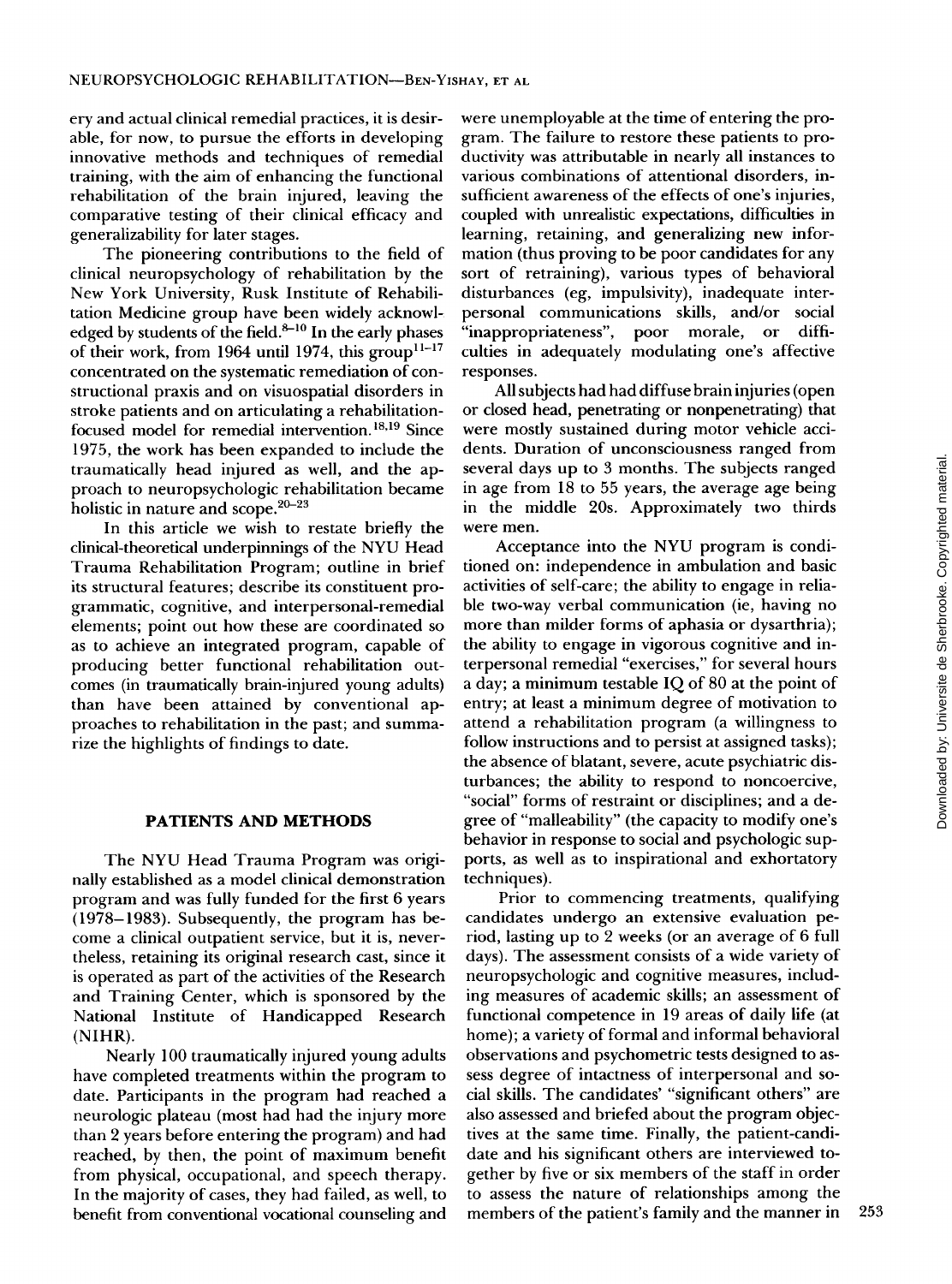which the patient is treated by his significant others.

Following the assessment, if the patient has been accepted into the program, he is put on a waiting list. Patients from this waiting list are accepted for treatment, two or three times a year, in groups of ten trainees at one time. The treatments are provided in two phases. During phase one, the ten patients (who have just been accessed together as a group) receive (4 days a week, 5 hours each day, for 20 consecutive weeks) a "mix" of treatments that are administered individually, in small groups, or in larger "community" settings (for example, sessions including all trainees, all staff, usually **7** to 8 persons, plus significant others and assorted visiting professionals). The setting is that of a specially modified "therapeutic community" for severely brain-injured persons.

Upon completing phase one of the program, each trainee is assigned on an individualized basis to commence the second phase of the program. This involves a series of "tailor designed" prework or actual work explorations. Patients are assigned to perform, usually within the Medical Center, a variety of guided "occupational trials" that are nonpaying, part-time or full-time, work experiences. Occupational trials vary from 3 months to 1 year.

Once a patient's work potential has been established, he receives a final "employability" rating. This consists of a clear statement concerning the level of work competence achieved by the patient; the types of jobs for which he has been found to qualify; and whether or not he is capable of engaging in competitive work, or in productive but noncompetitive or "sheltered" work only.

The program assists the trainee in finding work commensurate with current abilities and in becoming properly integrated at the newly found workplace. When necessary, it also provides follow-up counseling and "maintenance" therapeutic supports for indefinite periods after discharge from the program.

In the following sections, we wish to restate the underlying rationale of this holistic program for cognitive, interpersonal, and vocational rehabilitation of outpatient head-injured persons.

We shall begin by identifying the principal challenges that must be successfully met by a typical brain-injured patient if he is to attain his rehabilitation potentials. Following that, we will point out how, by virtue of its special structure and the manner in which a multidimensional spectrum of remedial interventions is coordinated and timed, this program is capable of providing both the therapeutic milieu and the tools with which those challenges can be successfully met by the brain-dam-254 aged patient.

## **COGNITIVE REHABILITATION**

We started from the basic premise that in a clinical "interventionistic setting" it is futile to attempt to separate the cognitive deficits, the psychiatric sequelae that are directly (ie causatively) related to the brain injury, and the so-called functional disturbances that are presumed to be exacerbated versions of preexisting "dynamic" or personality problems from those affective responses of the patient that are reactive in nature (that is, in response to the patient's awareness of "losses" resulting from the head injury and the anticipated, real or imagined, future consequences of the brain injury). A remedial program that aims at achieving optimal functional rehabilitation outcomes, such as selfsufficiency in daily life, a stable personal and interpersonal readjustment, and the resumption of leading a productive worklife, must be holistic in nature, comprehensive in its scope, and must address all of the patient's problems.



**Figure 1. A hierarchy of stages in rehabilitation.**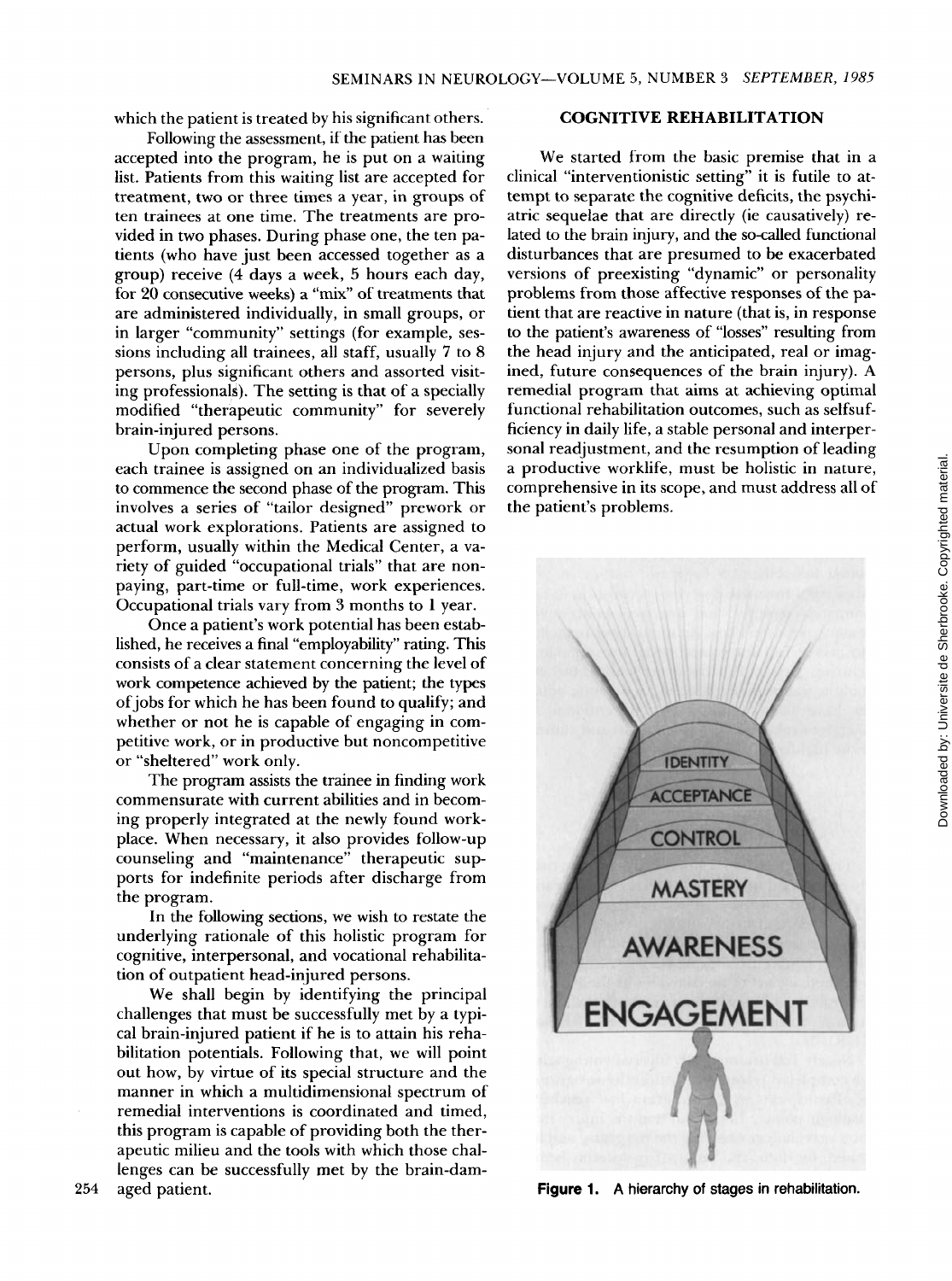Figure 1 depicts, schematically, our hypothesized hierarchy of six challenges that must be met successfully by a brain-injured patient while undergoing rehabilitation. Each of these challenges represents a continuum, ranging from the more basic neuropsychologic-cognitive to the more psychologic ("assumptive").

#### *ENGAGEMENT*

The first challenge is that of engagement. On the neuropsychologic end of the scale, engagement refers to the need for the patient to become optimally activated (counteract his mental, subtle or blatant, "adynamia"<sup>6</sup>) and ameliorate his basic and higher level disturbances in attention and concentration. At the other end of the scale, engagement refers to the need for the person to become personally motivated to engage in a purposeful and deliberate manner in the various remedial tasks and to view them as being relevant to his ultimate rehabilitation goals.

#### *AWARENESS*

One of the most prevalent problems encountered by rehabilitation professionals in patients with closed head injuries is the patients' lack of awareness of even their most blatant deficits. The lack of awareness, in turn, accounts to some extent for the corollary observation that head trauma patients have very unrealistic expectations with regard to rehabilitation goals. To be sure, denial phenomena can be and often are rooted in purely dynamic, neurotic problems. Still, as shown by extensive clinical experience, lack of awareness plus its corollary, lack of realism, in many head-injured patients is the direct result of the patient's cognitive deficits and may be ameliorated relatively fast by special intervention techniques.

Thus, the second challenge is that of becoming aware of one's problems, without being overwhelmed by this knowledge and without having one's morale and determination to work hard to overcome them shattered.

#### *MASTERY*

The third challenge, mastery, can be met if and when the patient has succeeded in compensating for his cognitive deficits. Compensation involves, in certain instances, shunting around intractable deficits, to the point that the patient can again achieve a satisfactory functional adjustment, despite the presence of interferences that are caused by the generic cognitive deficits. In certain other instances, compensation is the result of the process of reacquisition of a given function by directly strengthening the component skills upon which the affected function was originally based.

At the cognitive end, mastery is achieved by the deliberate and diligent practice of remedial exercises until the specific, sought-after functional results have been achieved. On the psychologic end, mastery means the attainment (often after years of repeated failure to cope) of the feeling that one can again successfully solve problems in daily life, and that one is "competent" again.

#### *CONTROL*

On the psychomotor and cognitive end, control manifests itself in the form of "smooth" (ie semihabituated) execution of those tasks on which the patient was systematically trained; whereas, on the psychologic end, control is experienced by the patient as being able to again concentrate relatively effortlessly on the idea behind the act and on its ultimate objective, rather than on the "mechanics," or the means by which the act is to be carried out (for example, to think of what is being written, instead of how to spell or how to hold the pencil).

## *ACCEPTANCE*

Acceptance is the by-product of the successful attainment of the foregoing, for only by achieving those landmarks in the rehabilitation process can the patient accept with calm resignation the fact that some things cannot be further improved upon. Only thus can he adopt an accepting attitude toward what is possible, and let go, sadly but willingly, of what is desirable. The practical test of acceptance is whether the patient can again feel that his life, as is, is worth living and that he can still derive some measure of pleasure in his present life.

#### *IDENTITY*

Although it remains yet to be established through further research whether or not it is possible for all patients with a severe head injury in all cases to reestablish their ego identity, we hypothesize (based on extensive clinical experiences) that the ultimate attainment of optimal and stable rehabilitation outcomes is realizable only if the patient proves successful in reconstituting, to some extent at least, his ego identity. The scope of this article does not permit a detailed discussion of this point. We merely wish to point out that by the term "ego identity," we refer to Erikson's<sup>24</sup> concept, which consists of three evolving and interrelated aspects of the self, the so-called imitative component, the sense of continuity of the self, and the culmination **<sup>255</sup>**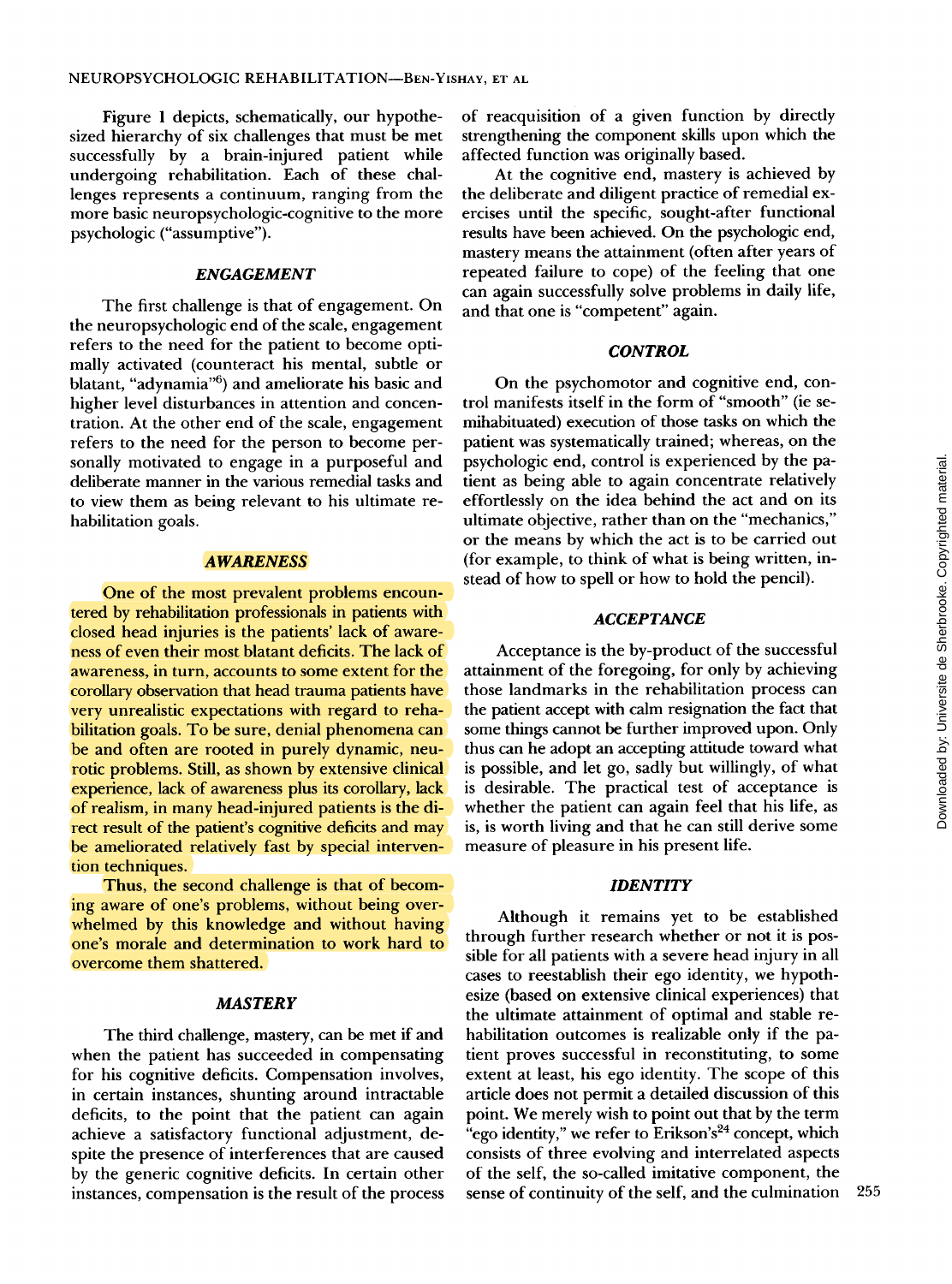

Figure 2. Components of a holistic rehabilitation **program.** 

# **NYU HEAD TRAUMA PROGRAM**

What type of program is capable of facilitating the successful attainment of the foregoing rehabilitation landmarks? Figure 2 is a schematic summary of the concept behind and the organizational features of the NYU Head Trauma Program. Each of its constituent elements is briefly described in the following sections.

## *COMMUNITY*

Since a patient undergoes the treatments during the first phase of the program with nine other trainees, and since the various remedial interventions are administered individually, but in the presence of other peers, conjointly with several peers, or in formal small group situations, or in larger "community" settings (including all staff, all trainees, and all significant others, plus visitors), the community format presents a most effective means of shaping and influencing the individual's thoughts and behaviors, as well as of providing approval, support, and a sense of belonging.

## *TASKS*

Daily, the patient, along with his peers, is faced with a variety of remedial tasks. All the individual-**256** ized cognitive remedial tasks, the various small group-administered cognitive and interpersonal exercises and the various types of community activities are conducted according to a fixed, carefully designed curriculum. They are conducted according to the principles of "saturation cueing." This principle plus the methodologies, the specific modules or packages of remedial exercises and the specific techniques used to ensure their proper assimilation by the patients have been described in detail in a series of rehabilitation monographs.20

# *CUEING*

We have already mentioned that various types of remedial exercises are conducted according to a preset curriculum that outlines the specific contents as well as the order of their administration within each given training package. Added to that is the fact that the training exercises are designed<br>to enable the staff to provide the trainee, systematically, with a hierarchy of cues, which are gradually removed as the patient becomes increasinglv able to perform the tasks unaided. Thus, the orof the former two, which is that aspect of one's self ganized program of contents plus the systematic cueing methodologies produce, in time, more and more success in problem solving. This in turn results in the attainment of mastery and control.

# **INDIVIDUATION**

In addition to being subjected to the various organized individual and group training exercises, each trainee is also assigned a personal counselor from among the seven or eight members of the team with whom he comes in daily contact. It is the individual counselor's function to act as personal advisor and ombudsman, to follow up on and assist in the proper assimilation of the various "messages" that are being delivered to the trainee during the various program activities, and to meet with the trainee and his significant others and assist in the "carry-over" (the application in the home environment or job) of lessons learned in the setting of the program.

# **FAMILY**

From the outset, significant others are: invited to attend, from time to time, a full day of the program and observe how the various treatments are administered; encouraged to attend, if possible, and participate each day in the discussions that take place during the final "community" hour; contractually obligated to attend the weekly discussion group that is organized for all the significant others, combined; plus obligated to attend all the ad hoc meetings, with or without the patient, that are called for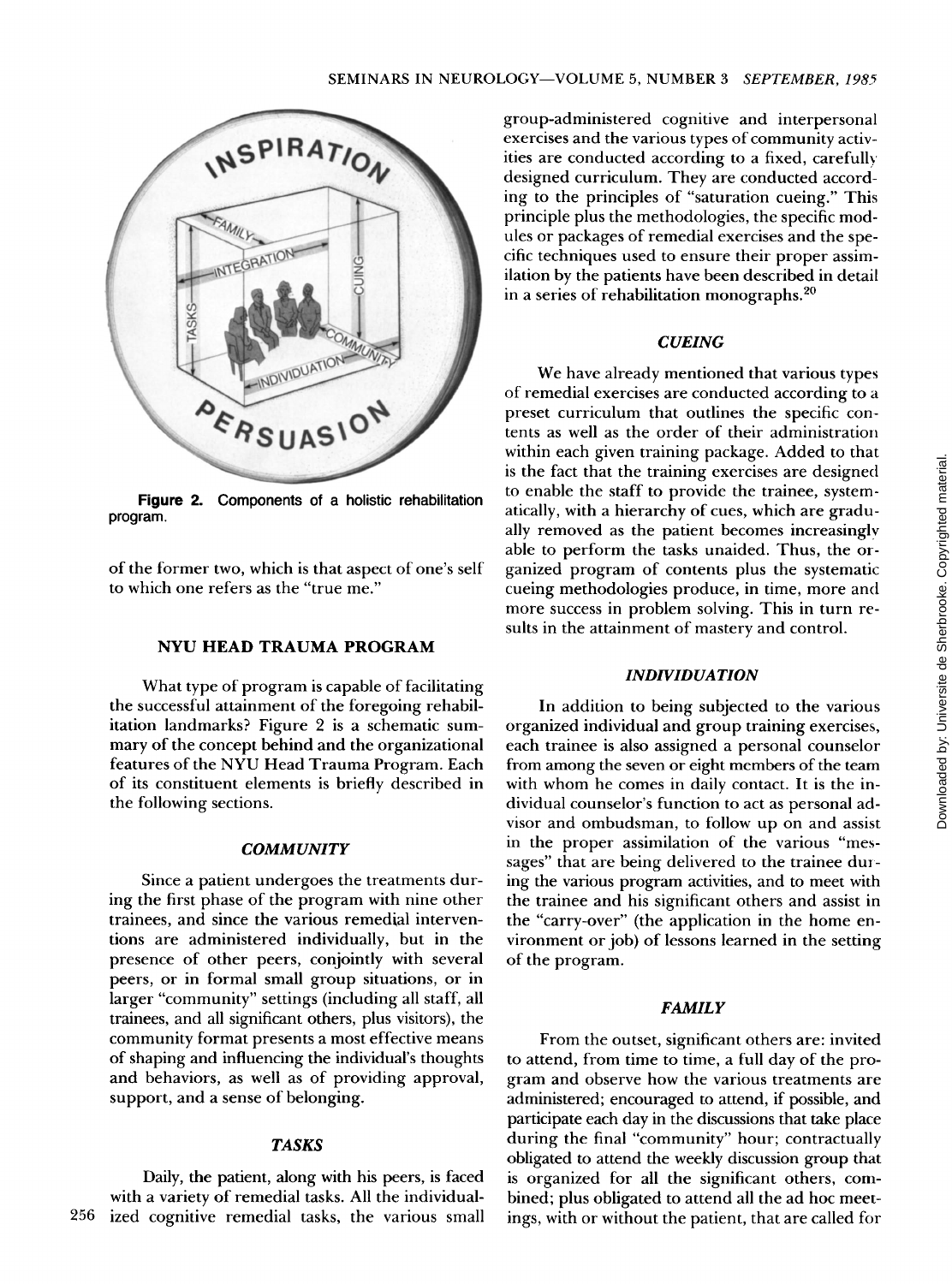by the personal counselor or the program leader. Over the years, we have found that nearly one third of the significant others have been attending the all-day program activities; that compliance with the request to attend the weekly group session for significant others ranged from 50 to 90%, and that compliance with the request to attend the ad hoc meetings with the counselor or the program leaders has been nearly 100%.

## *INTEGRA TION*

Integration is achieved by: the careful timing of the various program interventions-each day and over the entire 20-week period during phase one, and the coordination of the various contents, so as to make them maximally complementary to one another; the formulation of individualized treatment plans (which is done jointly by all staff members), plus the fact that all members of the team can observe on a continuous basis each other's clinical interventions and can complement each other's responses to the various individual trainees; the constant exposure of the trainees to one another (by virtue of the fact that they perform all of the exercises in close physical proximity); and the fact that the rationale for each of the program activities, feedback about how the trainee performed each time and the implications for his future rehabilitation are constantly restated by all members of the staff.

# *PERSUASION AND INSPIRATION*

A final comment is in order concerning the special atmosphere that is created by the program and that can be characterized-in terms of the cognitive style of communication-by the word persuasion and-in terms of its emotional tone-by the word inspiration. We use the term "persuasion" to distinguish our principal mode of instructing the patient (both during the cognitive and the therapeutic exercises) from the conventional forms of (college or high school) instruction, which involve the so-called Socratic dialogue. Owing to their cognitive deficits, severely brain-injured patients learn best when provided by others with maximum articulation of cause-effect relationships, a clear idea as to what, under the specific circumstances at hand, are the correct choices one could make from among possible alternatives, and what are the likely consequences of choosing one alternative over another. The role of staff therefore is to assist the patient actively in learning how to reason again and to persuade him to accept such assistance voluntarily and without feeling defeated or "pushed around." On the emotional side, the program seeks to create an atmosphere of frank exhortation and inspiration, as a very effective means of galvanizing braininjured persons into action and of dispelling at least the milder forms of depression.

# **RESULTS**

How effective has a holistic, remedial rehabilitation program of this type been, when compared with the more conventional forms of rehabilitation of persons with traumatic head injuries? Preliminary results of our 6-year clinical study have been summarized in a rehabilitation monograph series $^{20}$ and in our annual reports to the NIHR. These are available on request. The final results of this study will be published in a series of articles that are now in preparation. In the present context, we wish to present some of the highlights of various outcomes of the study.

# *AWARENESS OF PROBLEMS AND ACCEPTANCE OF RECOMMENDATIONS*

Of the total 100 subjects to date who were engaged in some or all of the phases of the program, 6 subjects withdrew from the program before completion of the first (the 20-week, remedial intervention) phase of the program, and 4 additional subjects refused to accept and follow through with staff recommendations during the second (the occupational trials) phase of the program. The program has, therefore, proved to be successful in 90% of the cases in confronting the patients with their basic problems, in preparing them for the occupational trials phase, and in getting them willingly, albeit sadly, to comply with recommendations that were based on the realistic assessment of their current, empirically tested work potential.

# *EFFECTS OF REMEDIAL TRAINING ON*  **COGNITIVE FUNCTIONS**

Various statistical analyses have been performed to attempt to tease apart what may be the underlying cognitive factors, accountable for the significantly improved post-treatment performance scores on an extensive battery of psychometric tests. Based on these preliminary group analyses, we tentatively conclude that the improvements in the cognitive functions are attributable mainly to a generalized improvement in the ability to maintain focused attention and an enhanced ability to process information more efficiently. The results strongly suggest that, in the main, gains achieved by the patients in the cognitive domain through their participation in a program of sys- **257**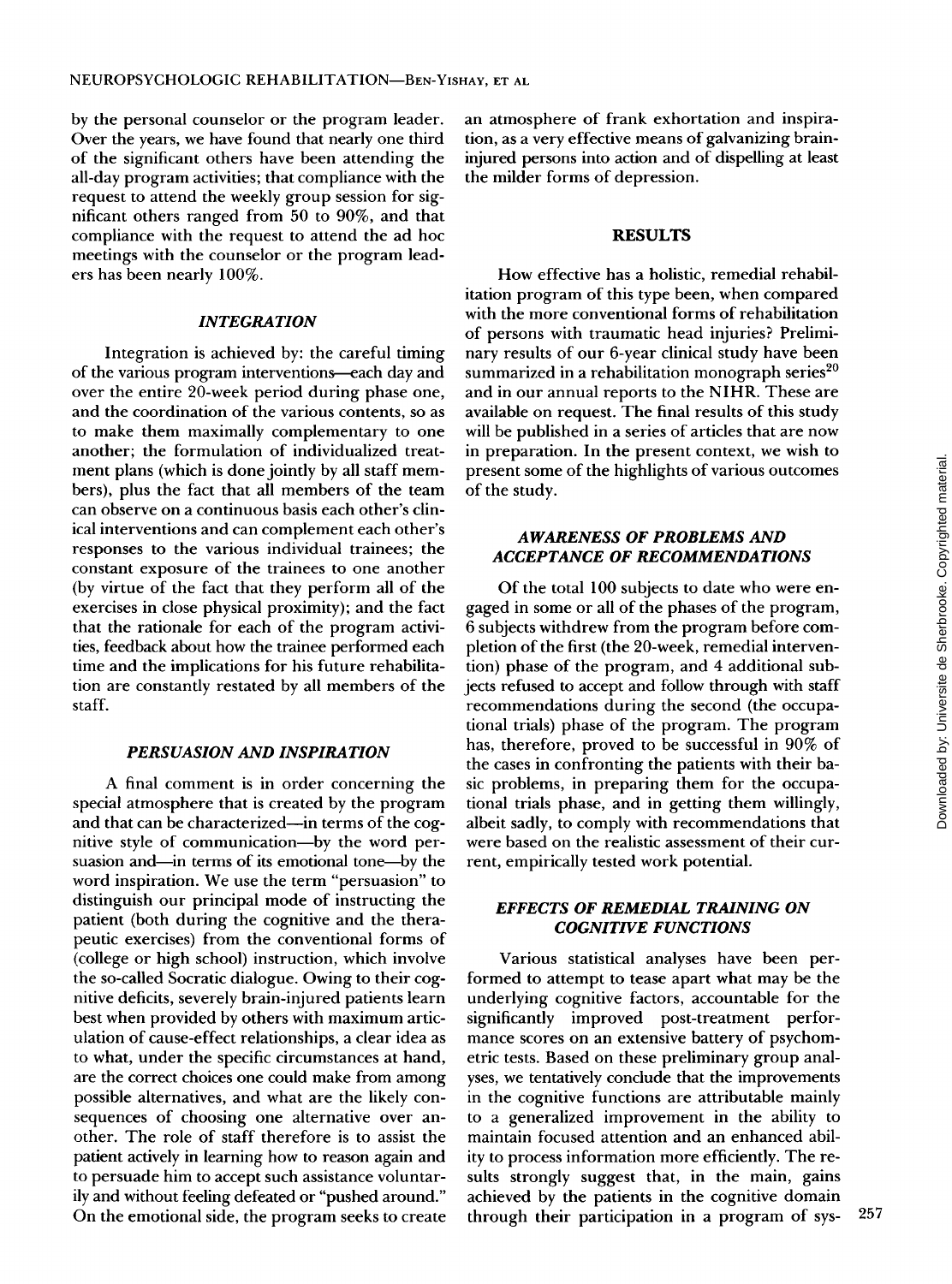tematic remedial interventions represent an improvement in the effective functional application of residual cognitive abilities, rather than an increase in the capacity levels of these underlying cognitive abilities per se.

# *EFFECTS OF THE PROGRAM ON INTRAPERSONAL AND INTERPERSONAL FUNCTIONS*

Patient performances on five structured criterion measures of intra- and interpersonal functions were evaluated. It was found that, following the treatments, significant improvements in scores occurred on four measures: self-esteem, self-appraisal, ability to display interpersonal empathy, and a measure of social cooperation. These results support the overwhelming clinical impressions that the program has been proved to be efficacious in improving the patients' intra- and interpersonal functions, as well as in enhancing their ability to apply more efficiently their residual cognitive abilities.

# *VOCATIONAL OUTCOMES*

In the present context, we wish to report briefly on two specific vocational outcomes of the study. The first concerns the employability ratings that were achieved by the program participants at 3 months subsequent to the commencement of the occupational trials and the second concerns the employability ratings that were received by the same patients 9 months later. It should be recalled that the first employability rating was based on the outcome of the guided (nonpaying) work trials that were conducted at the Medical Center, whereas, the ratings given 9 months later were in the majority of cases for actual work status in the community.

Accordingly, it was found that 3 months after the commencement of the occupational trials, 76% of the trainees received employability ratings that qualified them for some work in the open work market (approximately 50% were deemed to be competitively and gainfully employable and 25% employable in subsidized or parttime capacities only); 11% were rated as capable of performing productive work within sheltered workshop environments only; and 13% were rated as unemployable in any capacity, due to a combination of reasons ranging from poor persistence, the need for excessive amounts of personal supervision, to a variety of behavioral problems.

When the employment status of the same patients was assessed 9 months later, it was found that approximately 65% were still employed in various capacities in the open work market, 15% were en-258 gaged in productive work in sheltered workshops, and 20% were unemployed at the time. A case-bycase analysis revealed that the majority of these latter patients were comprised of those who were originally found during the occupational trials to be unemployable, plus some of those who subsequent to the occupational trials were actually employed for some time, but who dropped out from work. The reasons for a failure to maintain one's employment status were traced, in nearly all instances, to inadequate follow-up, maintenance, support systems, involving primarily those patients who came to the program from distant places.

## **SUMMARY**

The program has been shown to be effective in the rehabilitation of a group of neurologically plateaued young adults with traumatic brain injury, who have hitherto proved to be problematic and failed to benefit from conventional methods of' rehabilitation. Limitations in space do not permit a discussion of the many theoretical, heuristic, and clinical implications of this study. These will be the subjects of a series of future publications, which are now in preparation.

This study was supported in part by NHIR grant #GOO-83000-39 and by a grant from the Transitional Learning Community, Galveston, Texas.

#### **REFERENCES**

- 1. Caveness WF: Incidence of cranio-cerebral trauma in the US in 1976, with trends from 1970-1975. Adv Neurol 22:l-3, 1979
- 2. Jennett B, Teasdale G: *Management of Head Injuries.* Philadelphia: FA Davis, 1981
- 3. Lishman WA: *Organic Psychiatry.* Oxford: Blackwell Scientific Publications, 1978
- 4. Diller **L,** Ben-Yishay Y, Baran S, et al: *Severe head trauma: A Comprehensive Medical Approach to Rehabilitation.* Final report to the National Institute for Handicapped Research (NIHR Project #13P-50-82). New York: New York University Medical Center, Institute of Rehabilitation Medicine, 1983
- 5. Rosner BS: Recovery of function and localization of function in historical perspective. In Stein DG, Rosen JJ, Butters N, Eds: *Plasticity and Recovery of Function in the Central Neruous System.* New York: Academic Press, 1974
- 6. Luria AR: *Recovery of Function afer Brain Injury.* New York: Macmillan, 1963
- **7.** Bach-Y-Rita P, Ed: *Recovery of Function: Theoretical Considerations for Brain Injury Rehabilitation.* Baltimore: University Park Press, 1980, pp 1-278
- 8. Miller E: *Recovery and Management of Neuropsychological Impairments.* New York: John Wiley & Sons, 1984
- 9. Barth JT, Boll TJ: Rehabilitation and treatment of central nervous system dysfunction: A behavioral medicine perspective. In Prokop CK, Bradley LA, Eds: *Medical Psy. chology.* New York: Academic Press, 1981, pp 241-266
- 10. Goldstein G, Ruthven B: *Rehabilitation of the Brain Damaged Adult.* New York: Plenum Press, 1983